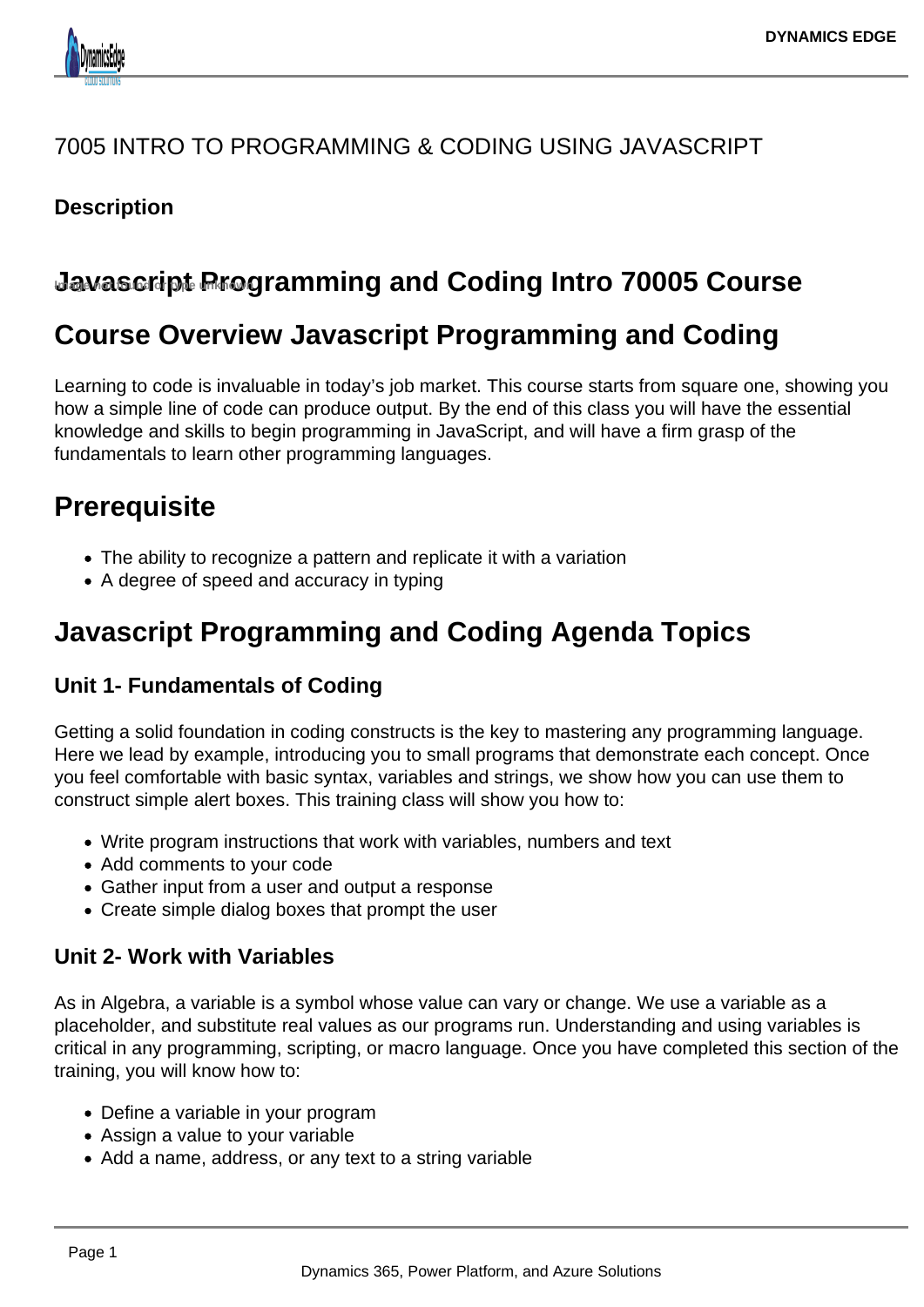

- Store numeric values in variables and perform computations
- Create variables that store either "true" or "false" values

#### **Unit 3- Learn about Conditional Statements, Branching and Decisions**

Conditional statements allow you to tailor your program for specific situations. For example, "only charge sales tax if my customer lives in a certain state," or "charge my customer a specific rate based on the state he or she lives in." Conditional statements provide a way to make decisions and apply alternative rules in different situations. Our JavaScript training will show you how to:

- Compare two values and decide if a condition is true
- Execute one or more instructions if a condition is true
- Apply an alternate set of instructions if the condition is not true

#### **Unit 3- Understanding Repetition & Loop Structures**

Programs often perform the same calculation hundreds of times using different data. For example, you may want to list all of the clients in an address book and calculate how much they have spent this year. JavaScript allows you to place a set of instructions inside a "loop," and gives you tools to control how many times to repeat them. This part of our JavaScript training class will show you how to:

- Create a program loop
- Repeat an operation over a set of values iteratively
- Set a counter to track how many times your loop has run

### **Unit 4- Describing Functions**

Functions allow you to group code that performs a specific task. For example, you can create a function that looks up the tax rate for a given state and returns that rate. By the end of this JavaScript training section, you will know how to:

- Group instructions that perform a single task into a function
- Call your function and pass it one or more variables
- Return a value to your program after your function runs

### **Unit 5- Working with Objects & Methods**

Object-oriented programming is a way of organizing a program by creating self-describing objects that inherit features from more general objects. There are many benefits to objects, and they are a feature of most modern programming languages including Java, C Visual Basic, and JavaScript. Our JavaScript training will explain the benefits, and show how to use objects already defined in browsers to control the window and interact with your users. Specifically, you will learn how to: